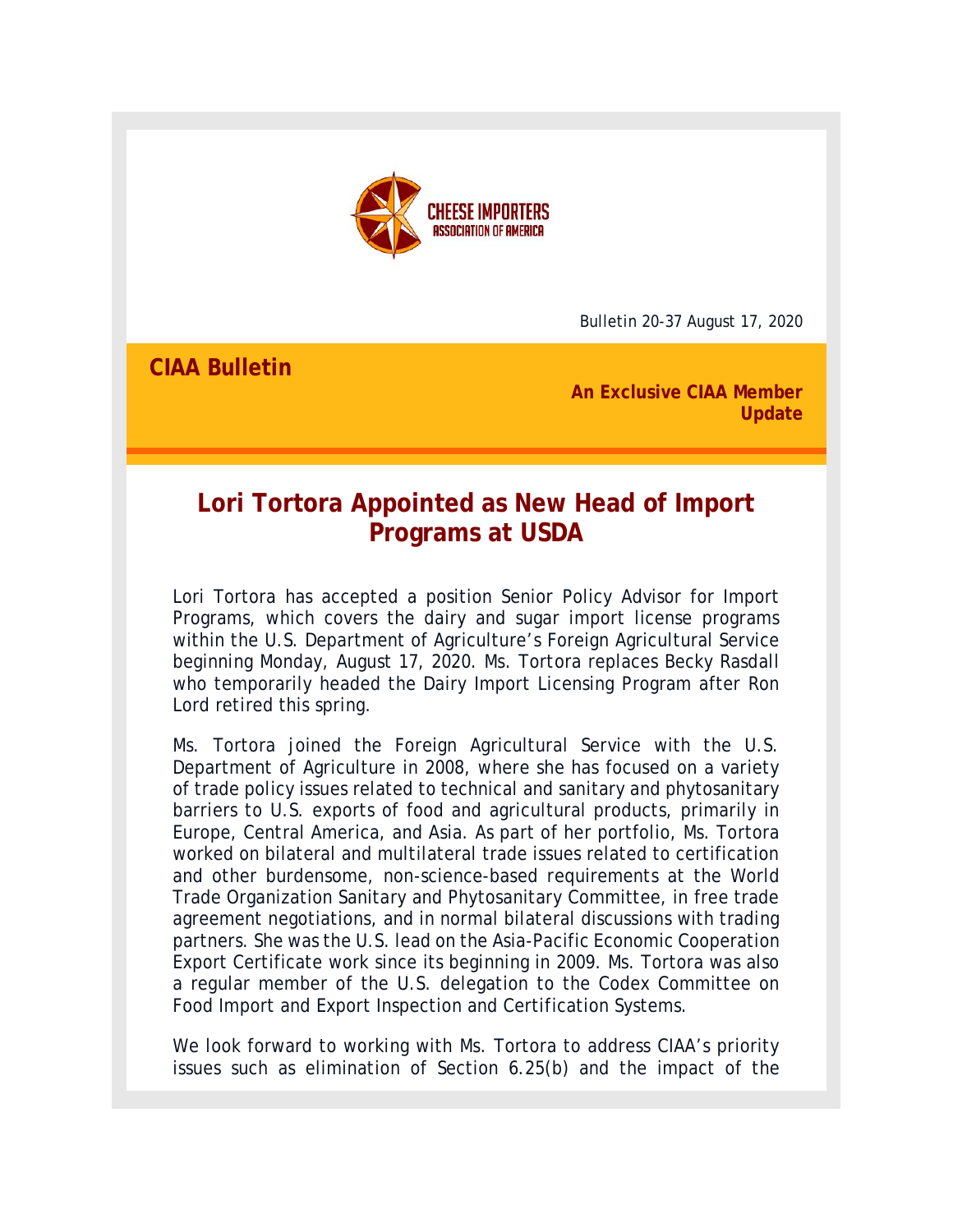Section 301 Large Civil Aircraft tariffs on the licensing program. The CIAA Executive Committee will host an official introductory video conference once Ms. Tortora is more settled into her new role.

Cheese Importers Association of America Daniel Schnyder President email: president@theciaa.org phone: 202-547-0899

# **Dates to Remember**

#### **AUGUST 31, 2020**

Last day to enter dairy products into U.S. Customs territory that may be used to qualify and establish eligibility for a calendar year 2021 license.

#### **SEPTEMBER 1, 2020**

First day of license eligibility period for next quota year-plus one. Example: entries made on or after September 1, 2020 can be used to establish eligibility for a license for calendar year 2022.

#### **SEPTEMBER 3, 2020**

Last date to request globalization of a calendar year 2020 license. First transmission date for applications for reallocated license amounts for calendar year 2020. First transmission date for all applications for calendar year 2021 licenses.

#### **SEPTEMBER 15, 2020**

Last transmission date for licensees applying for reallocated license amounts for calendar year 2020.

## **OCTOBER 1, 2020**

Last transmission date for licensees to surrender all or the unused portion of their calendar year 2020 licenses.

#### **OCTOBER 15, 2020**

(no exceptions!) Last transmission date for all applications for calendar year 2021 licenses.

## **OCTOBER 31, 2020**

Exporting countries that are designating U.S. importers for calendar year 2021 must submit their designations to FAS by this date.

## **DECEMBER 20, 2020**

(approximately) FAS issues first notice of calendar year 2021 licenses to licensees.